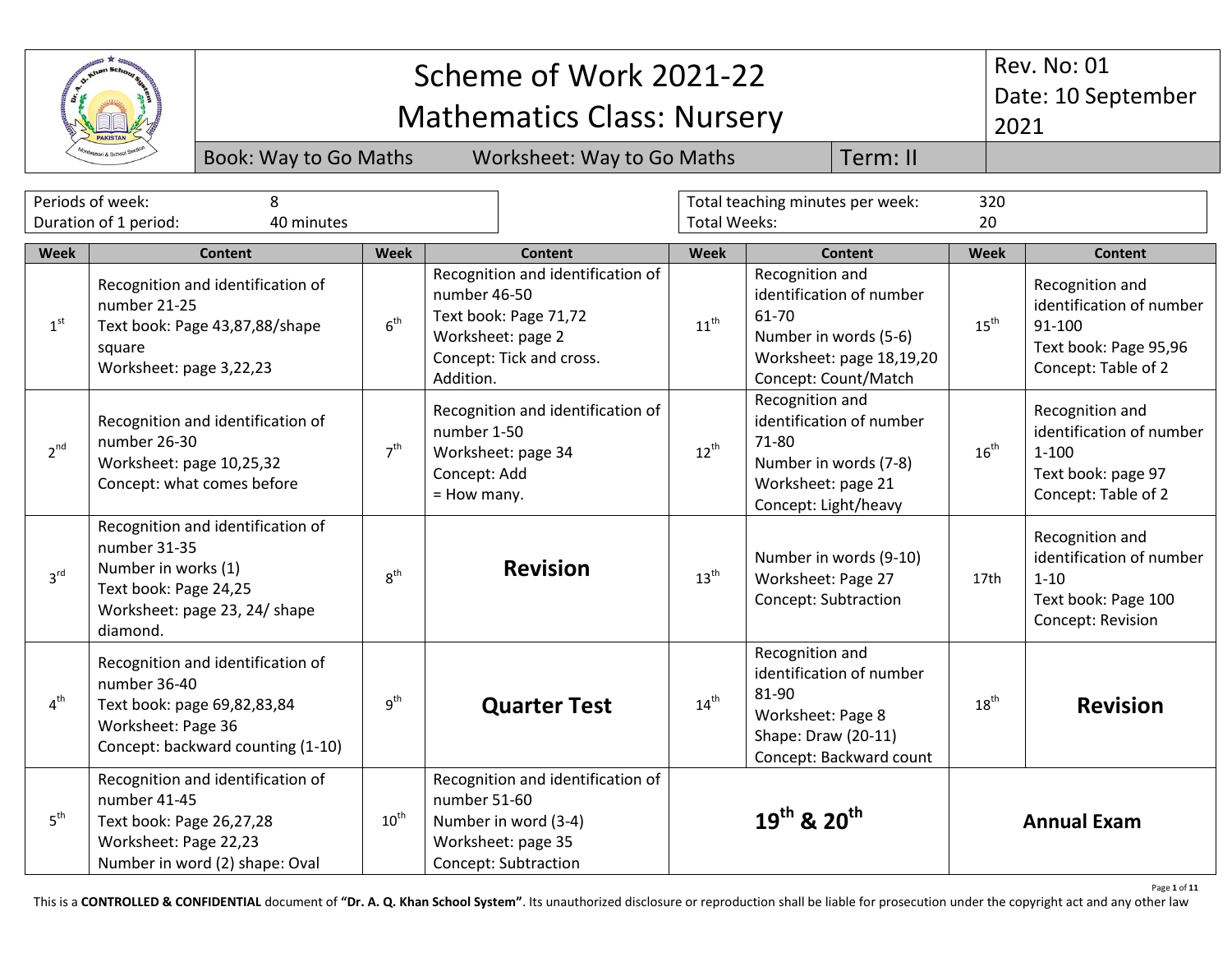| an Sch <sub>e</sub>               |          |                       | Daily Lesson Plan (DLP) |                |                 |
|-----------------------------------|----------|-----------------------|-------------------------|----------------|-----------------|
| PAKISTAN<br>Montessori & School ~ |          |                       | <b>Session 2021-22</b>  |                |                 |
|                                   | Subject: | <b>Mathematics</b>    |                         |                | $Term - II$     |
|                                   | Topic:   | <b>Number '21-22'</b> |                         | Class: Nursery | <b>Week: 01</b> |

| <b>Learning Objectives</b> | Plan (Methodology)                                                           | <b>Time</b> | <b>Resources</b> | <b>Assessment</b> |
|----------------------------|------------------------------------------------------------------------------|-------------|------------------|-------------------|
| At the end of this lesson  | Introduction: Motivate your students for their topic. Like 21 circle. Draw   |             |                  |                   |
| students should be able    | 21 circle on the board call all the students one by one & say count these    |             |                  |                   |
| to learn about Number      | Circle $-20 + 1 = 21'$ .                                                     |             |                  |                   |
| '21'                       | Development: Introduce the topic number 21 on whiteboard, sand or net.       |             |                  |                   |
|                            | You can use sandpaper number for this activity. Show them how to make        |             |                  |                   |
|                            | number 21 with two fingers. Make number 21 with play dough.                  |             |                  |                   |
|                            | Oral drill: Do page 34 on Textbook.                                          |             |                  |                   |
|                            | Recognition: 21 circle, 21 cups                                              |             |                  |                   |
|                            | Activity: Take a chart paper and cut it into small pieces of '21' rectangle  |             |                  |                   |
|                            | will be '2' inch width & 6 inch length. Cross the rectangle one by one &     |             |                  |                   |
|                            | staple it to make a chain. Use only 21 rectangles.                           |             |                  |                   |
|                            | Written work: Do page 17 on Book. Send 2 pages of copy for H.W.              |             |                  |                   |
|                            | Number formation: Starting from a big dot make a duck head slant down        |             |                  |                   |
|                            | go down, down, down.                                                         |             |                  |                   |
|                            | <b>Concept: Missing Numbers.</b>                                             |             |                  |                   |
| At the end of this topic   | Introduction: Motivate your students through different activities, Like 22   |             |                  |                   |
| students will be able to   | Square.                                                                      |             |                  |                   |
| learn Number '22'          | Activity: Make a worksheet on that draw a pattern of 22 square, give         |             |                  |                   |
|                            | The scissor & W. sheet to all the students of your class & tell them cut out |             |                  |                   |
|                            | the 22 square & paste it in your art pad.                                    |             |                  |                   |
|                            | Development: Introduce the topic in your class on whiteboard, net, or        |             |                  |                   |
|                            | sand. You can use sandpaper number for this activity.                        |             |                  |                   |
|                            | Show them how to make number 22 in the air. Make 22 with play dough.         |             |                  |                   |
|                            | Oral drill: Do page 39 on Textbook                                           |             |                  |                   |
|                            | <b>Recognition:</b>                                                          |             |                  |                   |
|                            | 22 plates, 22 carrots.                                                       |             |                  |                   |
|                            | <b>Written work:</b>                                                         |             |                  |                   |
|                            | send 2 pages of copy for H.W                                                 |             |                  |                   |
|                            | Concept:                                                                     |             |                  |                   |
|                            | Missing numbers.                                                             |             |                  |                   |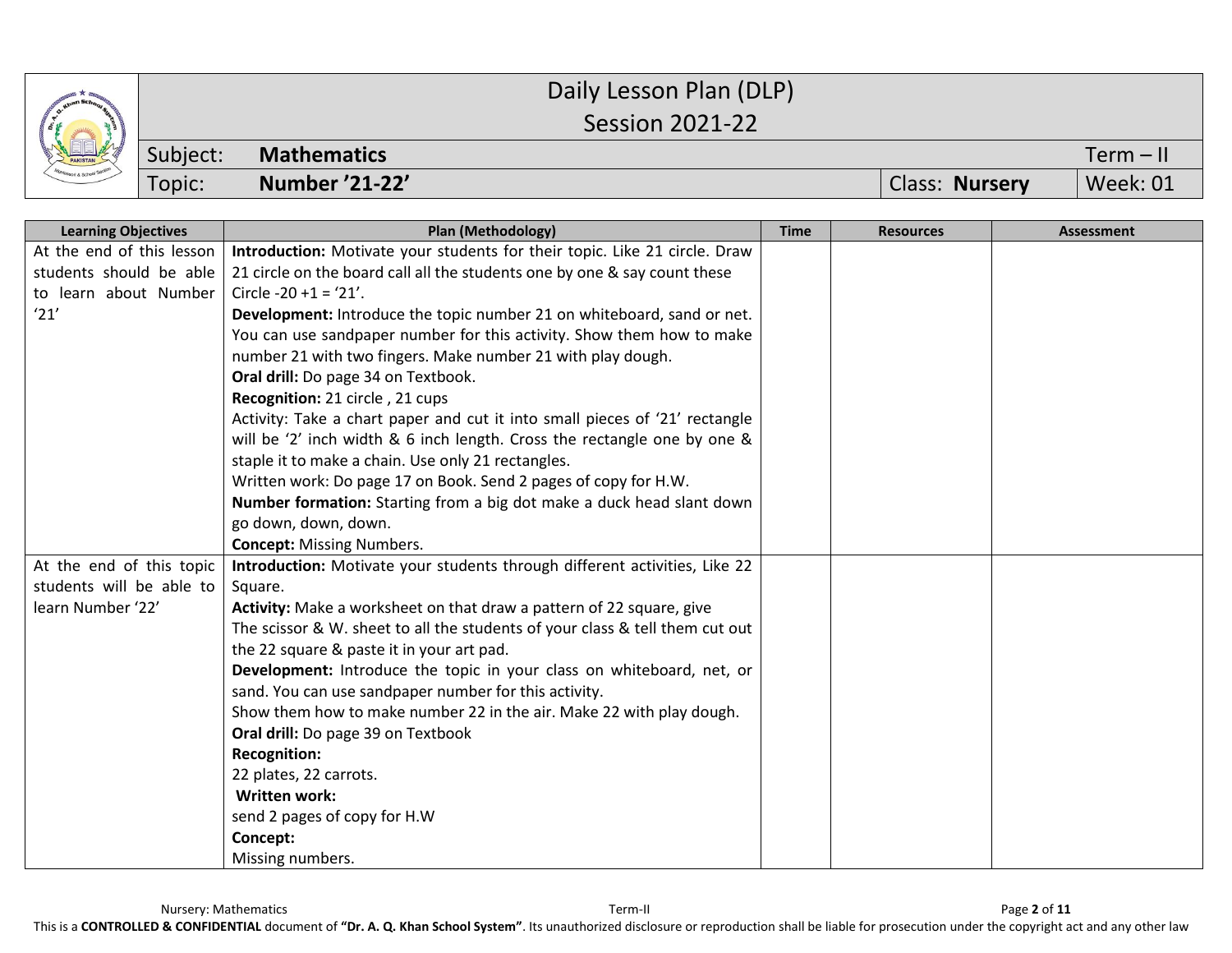

## Daily Lesson Plan (DLP) Session 2021-22

Subject: Mathematics Term – II

Topic: **Number ' 23-24'** Class: Nursery Week: 02

| <b>Week</b><br>.rv |
|--------------------|
|--------------------|

| <b>Learning Objectives</b> | <b>Plan (Methodology)</b>                                                 | <b>Time</b> | <b>Resources</b> | <b>Assessment</b> |
|----------------------------|---------------------------------------------------------------------------|-------------|------------------|-------------------|
| At the end of this lesson  | Introduction: Motivate your students for their topic.                     |             |                  |                   |
| students should be able    | Like 23 stones.                                                           |             |                  |                   |
| to:                        | Activity: Take a tour of your school garden asks from students have you   |             |                  |                   |
|                            | seen stones here. When they say yes, give them instruction collect 23     |             |                  |                   |
| Know about number '23'     | stones from the garden.                                                   |             |                  |                   |
|                            | Write 23 on sand.                                                         |             |                  |                   |
|                            | Development: Introduce the topic in your class on whiteboard, net or      |             |                  |                   |
|                            | sand.                                                                     |             |                  |                   |
|                            | You can use sand paper number for this activity. Show them how to make    |             |                  |                   |
|                            | number 23 in the air with two fingers. Make number 23 with play dough.    |             |                  |                   |
|                            | Oral drill: Do Page 1 on textbook.                                        |             |                  |                   |
|                            | Recognition: 23 stones, 23 leave.                                         |             |                  |                   |
|                            | Written work: Do page 28 on Book.                                         |             |                  |                   |
|                            | Send 2 pages of copy for H.W                                              |             |                  |                   |
|                            | Concept: what comes after?                                                |             |                  |                   |
| At the end of this lesson  | Introduction: Motivate your students for their topic.                     |             |                  |                   |
| students should be able    | Like 24 buttons. Bring a box of button and give it to the kids one by one |             |                  |                   |
| to:                        | and say count 24 buttons.                                                 |             |                  |                   |
|                            | Development: Introduce the topic on white board, Net or sand use sand     |             |                  |                   |
| Learn about number '24'    | paper number for this activity.                                           |             |                  |                   |
|                            | Show them how to make number 24 in the air with two fingers. Make 24      |             |                  |                   |
|                            | with play dough.                                                          |             |                  |                   |
|                            | Oral drill: Do page 2 on Textbook                                         |             |                  |                   |
|                            | <b>Written work:</b>                                                      |             |                  |                   |
|                            | Send 2 pages of copy for H.W                                              |             |                  |                   |
|                            | <b>Recognition:</b>                                                       |             |                  |                   |
|                            | 24 buttons, 24 copies                                                     |             |                  |                   |
|                            | Concept:                                                                  |             |                  |                   |
|                            | What comes after?                                                         |             |                  |                   |
|                            | <b>Exercise:</b>                                                          |             |                  |                   |
|                            | Card Counter.                                                             |             |                  |                   |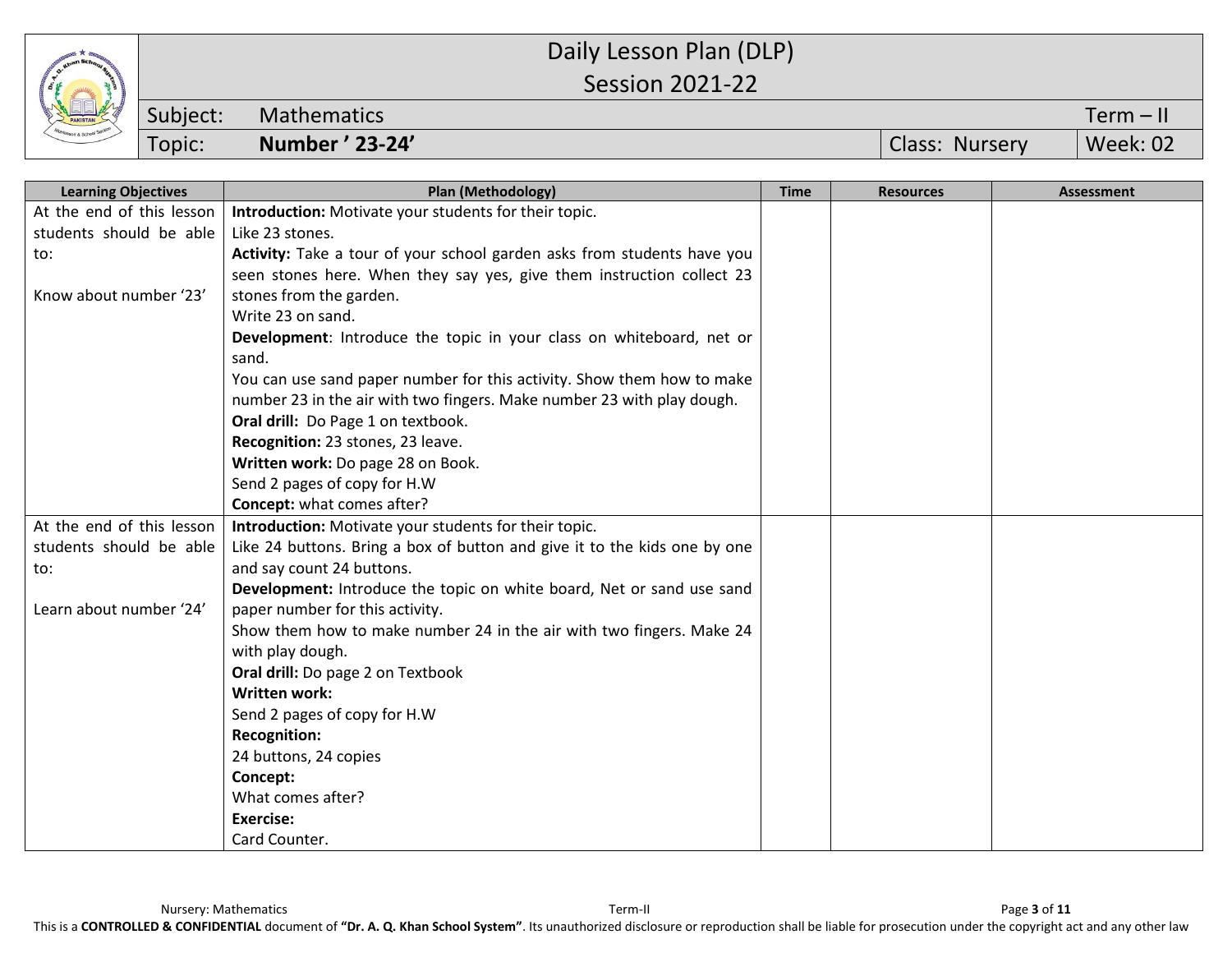| <b>Session 2021-22</b><br>Subject:<br><b>Mathematics</b><br>$Term - II$<br>Number ' 25-26'<br>Topic:<br><b>Week: 03</b><br>Class: Nursery<br>At the end of this lesson<br>Introduction: Motivate your students for their topic.<br>students should be able<br>Draw 25 leaves on the board & call all students one by one & say count<br>these leaves<br>to:<br>Note: (Do this Activity for number 26).<br>Give them the concept of on and Tens.<br>Know about<br>number '25,26'<br>Development: Introduce the topic in your class on whiteboard, net or<br>sand.<br>You can use sand paper number for this activity. Show them how to make<br>number 25, 26 in the air with two fingers. Make number 25,26 with play<br>dough.<br>Oral drill:<br>Do Page 3 & 35 on textbook.<br><b>Recognition:</b><br>25 leaves, 26 Triangles.<br><b>Written work:</b><br>Do page 33 on W. Book.<br>Send 2 pages of copy for H.W<br>Concept:<br>Numbers in correct sequences<br><b>Activity:</b><br>Sit in a circle and place moveable number from 1-20 in front of your class<br>and call one by one all students & say place the moveable numbers in<br>correct sequence.<br>If some student doesn't understand repeat this activity two or three times.<br>Number formation: 25. Starting from a big dot make a duck head slant<br>down and go across.<br>5: Starting from a big dot go across, slant down and make a big tummy.<br>Number formation: 26. Starting from a big dot make a duck head slant<br>down and go across.<br>6: Starting from a big dot go across, slant down, down, down and make a |  | Daily Lesson Plan (DLP) |  |  |  |  |
|------------------------------------------------------------------------------------------------------------------------------------------------------------------------------------------------------------------------------------------------------------------------------------------------------------------------------------------------------------------------------------------------------------------------------------------------------------------------------------------------------------------------------------------------------------------------------------------------------------------------------------------------------------------------------------------------------------------------------------------------------------------------------------------------------------------------------------------------------------------------------------------------------------------------------------------------------------------------------------------------------------------------------------------------------------------------------------------------------------------------------------------------------------------------------------------------------------------------------------------------------------------------------------------------------------------------------------------------------------------------------------------------------------------------------------------------------------------------------------------------------------------------------------------------------------------------------------------------|--|-------------------------|--|--|--|--|
|                                                                                                                                                                                                                                                                                                                                                                                                                                                                                                                                                                                                                                                                                                                                                                                                                                                                                                                                                                                                                                                                                                                                                                                                                                                                                                                                                                                                                                                                                                                                                                                                |  |                         |  |  |  |  |
|                                                                                                                                                                                                                                                                                                                                                                                                                                                                                                                                                                                                                                                                                                                                                                                                                                                                                                                                                                                                                                                                                                                                                                                                                                                                                                                                                                                                                                                                                                                                                                                                |  |                         |  |  |  |  |
|                                                                                                                                                                                                                                                                                                                                                                                                                                                                                                                                                                                                                                                                                                                                                                                                                                                                                                                                                                                                                                                                                                                                                                                                                                                                                                                                                                                                                                                                                                                                                                                                |  |                         |  |  |  |  |
|                                                                                                                                                                                                                                                                                                                                                                                                                                                                                                                                                                                                                                                                                                                                                                                                                                                                                                                                                                                                                                                                                                                                                                                                                                                                                                                                                                                                                                                                                                                                                                                                |  |                         |  |  |  |  |
|                                                                                                                                                                                                                                                                                                                                                                                                                                                                                                                                                                                                                                                                                                                                                                                                                                                                                                                                                                                                                                                                                                                                                                                                                                                                                                                                                                                                                                                                                                                                                                                                |  |                         |  |  |  |  |
|                                                                                                                                                                                                                                                                                                                                                                                                                                                                                                                                                                                                                                                                                                                                                                                                                                                                                                                                                                                                                                                                                                                                                                                                                                                                                                                                                                                                                                                                                                                                                                                                |  |                         |  |  |  |  |
|                                                                                                                                                                                                                                                                                                                                                                                                                                                                                                                                                                                                                                                                                                                                                                                                                                                                                                                                                                                                                                                                                                                                                                                                                                                                                                                                                                                                                                                                                                                                                                                                |  |                         |  |  |  |  |
|                                                                                                                                                                                                                                                                                                                                                                                                                                                                                                                                                                                                                                                                                                                                                                                                                                                                                                                                                                                                                                                                                                                                                                                                                                                                                                                                                                                                                                                                                                                                                                                                |  |                         |  |  |  |  |
|                                                                                                                                                                                                                                                                                                                                                                                                                                                                                                                                                                                                                                                                                                                                                                                                                                                                                                                                                                                                                                                                                                                                                                                                                                                                                                                                                                                                                                                                                                                                                                                                |  |                         |  |  |  |  |
|                                                                                                                                                                                                                                                                                                                                                                                                                                                                                                                                                                                                                                                                                                                                                                                                                                                                                                                                                                                                                                                                                                                                                                                                                                                                                                                                                                                                                                                                                                                                                                                                |  |                         |  |  |  |  |
|                                                                                                                                                                                                                                                                                                                                                                                                                                                                                                                                                                                                                                                                                                                                                                                                                                                                                                                                                                                                                                                                                                                                                                                                                                                                                                                                                                                                                                                                                                                                                                                                |  |                         |  |  |  |  |
|                                                                                                                                                                                                                                                                                                                                                                                                                                                                                                                                                                                                                                                                                                                                                                                                                                                                                                                                                                                                                                                                                                                                                                                                                                                                                                                                                                                                                                                                                                                                                                                                |  |                         |  |  |  |  |
|                                                                                                                                                                                                                                                                                                                                                                                                                                                                                                                                                                                                                                                                                                                                                                                                                                                                                                                                                                                                                                                                                                                                                                                                                                                                                                                                                                                                                                                                                                                                                                                                |  |                         |  |  |  |  |
|                                                                                                                                                                                                                                                                                                                                                                                                                                                                                                                                                                                                                                                                                                                                                                                                                                                                                                                                                                                                                                                                                                                                                                                                                                                                                                                                                                                                                                                                                                                                                                                                |  |                         |  |  |  |  |
|                                                                                                                                                                                                                                                                                                                                                                                                                                                                                                                                                                                                                                                                                                                                                                                                                                                                                                                                                                                                                                                                                                                                                                                                                                                                                                                                                                                                                                                                                                                                                                                                |  |                         |  |  |  |  |
|                                                                                                                                                                                                                                                                                                                                                                                                                                                                                                                                                                                                                                                                                                                                                                                                                                                                                                                                                                                                                                                                                                                                                                                                                                                                                                                                                                                                                                                                                                                                                                                                |  |                         |  |  |  |  |
|                                                                                                                                                                                                                                                                                                                                                                                                                                                                                                                                                                                                                                                                                                                                                                                                                                                                                                                                                                                                                                                                                                                                                                                                                                                                                                                                                                                                                                                                                                                                                                                                |  |                         |  |  |  |  |
|                                                                                                                                                                                                                                                                                                                                                                                                                                                                                                                                                                                                                                                                                                                                                                                                                                                                                                                                                                                                                                                                                                                                                                                                                                                                                                                                                                                                                                                                                                                                                                                                |  |                         |  |  |  |  |
|                                                                                                                                                                                                                                                                                                                                                                                                                                                                                                                                                                                                                                                                                                                                                                                                                                                                                                                                                                                                                                                                                                                                                                                                                                                                                                                                                                                                                                                                                                                                                                                                |  |                         |  |  |  |  |
|                                                                                                                                                                                                                                                                                                                                                                                                                                                                                                                                                                                                                                                                                                                                                                                                                                                                                                                                                                                                                                                                                                                                                                                                                                                                                                                                                                                                                                                                                                                                                                                                |  |                         |  |  |  |  |
|                                                                                                                                                                                                                                                                                                                                                                                                                                                                                                                                                                                                                                                                                                                                                                                                                                                                                                                                                                                                                                                                                                                                                                                                                                                                                                                                                                                                                                                                                                                                                                                                |  |                         |  |  |  |  |
|                                                                                                                                                                                                                                                                                                                                                                                                                                                                                                                                                                                                                                                                                                                                                                                                                                                                                                                                                                                                                                                                                                                                                                                                                                                                                                                                                                                                                                                                                                                                                                                                |  |                         |  |  |  |  |
|                                                                                                                                                                                                                                                                                                                                                                                                                                                                                                                                                                                                                                                                                                                                                                                                                                                                                                                                                                                                                                                                                                                                                                                                                                                                                                                                                                                                                                                                                                                                                                                                |  |                         |  |  |  |  |
|                                                                                                                                                                                                                                                                                                                                                                                                                                                                                                                                                                                                                                                                                                                                                                                                                                                                                                                                                                                                                                                                                                                                                                                                                                                                                                                                                                                                                                                                                                                                                                                                |  |                         |  |  |  |  |
|                                                                                                                                                                                                                                                                                                                                                                                                                                                                                                                                                                                                                                                                                                                                                                                                                                                                                                                                                                                                                                                                                                                                                                                                                                                                                                                                                                                                                                                                                                                                                                                                |  |                         |  |  |  |  |
|                                                                                                                                                                                                                                                                                                                                                                                                                                                                                                                                                                                                                                                                                                                                                                                                                                                                                                                                                                                                                                                                                                                                                                                                                                                                                                                                                                                                                                                                                                                                                                                                |  |                         |  |  |  |  |
|                                                                                                                                                                                                                                                                                                                                                                                                                                                                                                                                                                                                                                                                                                                                                                                                                                                                                                                                                                                                                                                                                                                                                                                                                                                                                                                                                                                                                                                                                                                                                                                                |  |                         |  |  |  |  |
|                                                                                                                                                                                                                                                                                                                                                                                                                                                                                                                                                                                                                                                                                                                                                                                                                                                                                                                                                                                                                                                                                                                                                                                                                                                                                                                                                                                                                                                                                                                                                                                                |  |                         |  |  |  |  |
|                                                                                                                                                                                                                                                                                                                                                                                                                                                                                                                                                                                                                                                                                                                                                                                                                                                                                                                                                                                                                                                                                                                                                                                                                                                                                                                                                                                                                                                                                                                                                                                                |  |                         |  |  |  |  |
|                                                                                                                                                                                                                                                                                                                                                                                                                                                                                                                                                                                                                                                                                                                                                                                                                                                                                                                                                                                                                                                                                                                                                                                                                                                                                                                                                                                                                                                                                                                                                                                                |  |                         |  |  |  |  |
|                                                                                                                                                                                                                                                                                                                                                                                                                                                                                                                                                                                                                                                                                                                                                                                                                                                                                                                                                                                                                                                                                                                                                                                                                                                                                                                                                                                                                                                                                                                                                                                                |  |                         |  |  |  |  |
|                                                                                                                                                                                                                                                                                                                                                                                                                                                                                                                                                                                                                                                                                                                                                                                                                                                                                                                                                                                                                                                                                                                                                                                                                                                                                                                                                                                                                                                                                                                                                                                                |  |                         |  |  |  |  |
|                                                                                                                                                                                                                                                                                                                                                                                                                                                                                                                                                                                                                                                                                                                                                                                                                                                                                                                                                                                                                                                                                                                                                                                                                                                                                                                                                                                                                                                                                                                                                                                                |  | big ball.               |  |  |  |  |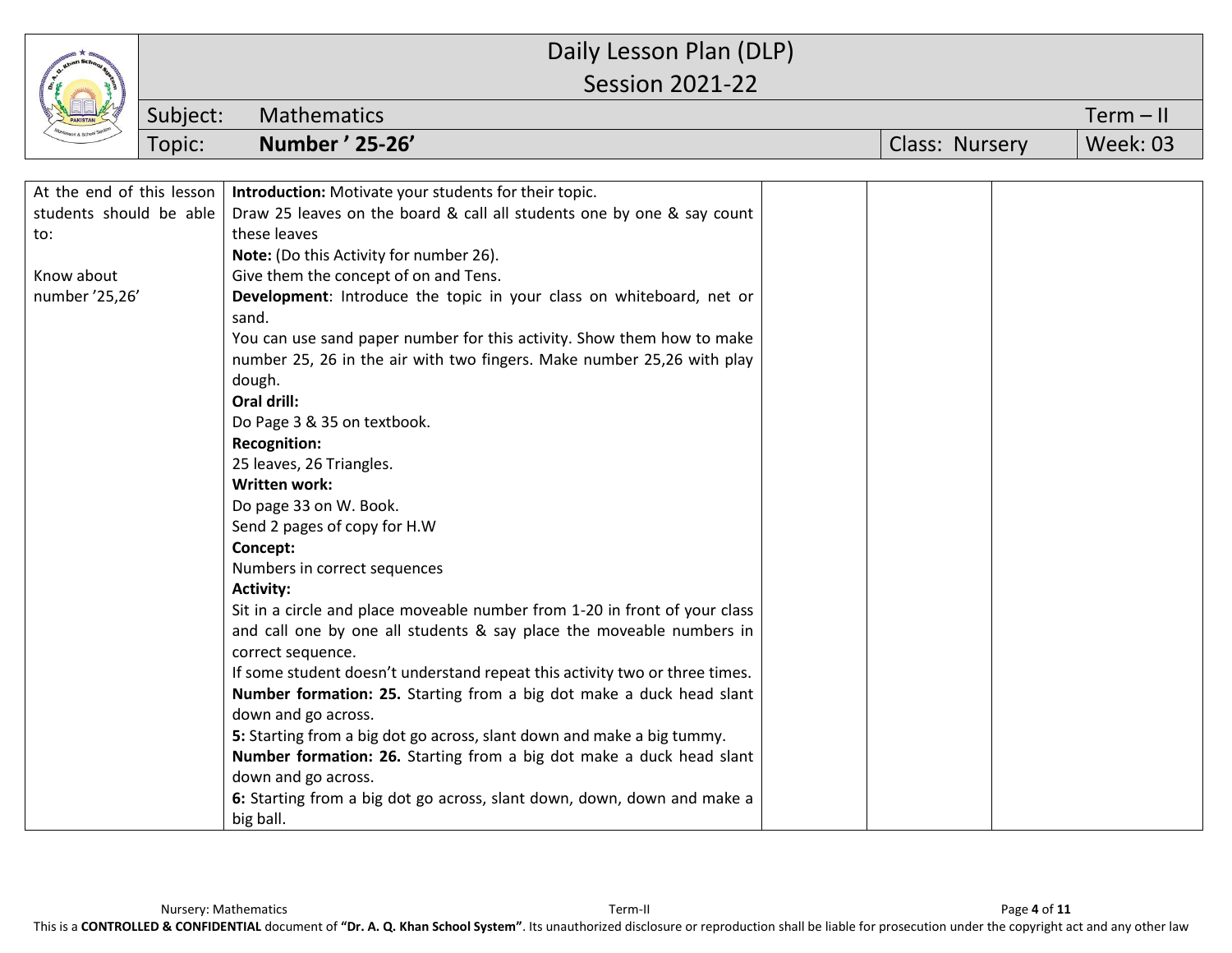|                           | Daily Lesson Plan (DLP) |                                                                                                                                                         |  |                |  |             |  |  |
|---------------------------|-------------------------|---------------------------------------------------------------------------------------------------------------------------------------------------------|--|----------------|--|-------------|--|--|
|                           |                         | <b>Session 2021-22</b>                                                                                                                                  |  |                |  |             |  |  |
|                           | Subject:                | <b>Mathematics</b>                                                                                                                                      |  |                |  | $Term - II$ |  |  |
|                           | Topic:                  | <b>Number ' 27-28'</b>                                                                                                                                  |  | Class: Nursery |  | Week: 04    |  |  |
|                           |                         |                                                                                                                                                         |  |                |  |             |  |  |
| At the end of this lesson |                         | Introduction: Motivate your students for their topic.                                                                                                   |  |                |  |             |  |  |
| students should be able   |                         | Like 27 ice creams on the board & call all the students one by one & say count                                                                          |  |                |  |             |  |  |
| to:                       |                         | these ice-creams                                                                                                                                        |  |                |  |             |  |  |
|                           |                         | Note: (Do this Activity for number 28).                                                                                                                 |  |                |  |             |  |  |
| Know about                |                         | Give them the concept of one and Tens.                                                                                                                  |  |                |  |             |  |  |
| number '27,28'            |                         | Development: Introduce the topic in your class on whiteboard, net or sand.                                                                              |  |                |  |             |  |  |
|                           |                         | You can use sand paper number for this activity. Show them how to make<br>number 27, 28 in the air with two fingers. Make number 27,28 with play dough. |  |                |  |             |  |  |
|                           |                         | Oral drill: Do Page 5 on textbook.                                                                                                                      |  |                |  |             |  |  |
|                           |                         | Recognition: 29 glass, 30 pens.                                                                                                                         |  |                |  |             |  |  |
|                           |                         | Written work: Do page 35 on W. Book.Send 2 pages of copy for H.W                                                                                        |  |                |  |             |  |  |
|                           |                         | Concept: Pattern (Make a worksheet of pattern and give them to your students.                                                                           |  |                |  |             |  |  |
|                           |                         | Activity: Write 3 different numbers on the board. Ask from your students                                                                                |  |                |  |             |  |  |
|                           |                         | Which one is greater? After getting answer Circle the greater number. Now give                                                                          |  |                |  |             |  |  |
|                           |                         | them the worksheet of (circle the greater number) Try to do it in your class.                                                                           |  |                |  |             |  |  |
|                           |                         | Number formation: 27. Starting from a big dot make a duck head slant down and                                                                           |  |                |  |             |  |  |
|                           |                         | go across.                                                                                                                                              |  |                |  |             |  |  |
|                           |                         | 7: Starting from a big dot go across & slant down.                                                                                                      |  |                |  |             |  |  |
|                           |                         | Number formation: 28. Starting from a big dot make a duck head slant down and                                                                           |  |                |  |             |  |  |
|                           |                         | go across.                                                                                                                                              |  |                |  |             |  |  |
|                           |                         | 8: Starting from a big dot make 's' slant up, up & stop                                                                                                 |  |                |  |             |  |  |

|          |          |                                                                                   | Daily Lesson Plan (DLP) |                |                 |
|----------|----------|-----------------------------------------------------------------------------------|-------------------------|----------------|-----------------|
|          |          |                                                                                   | <b>Session 2021-22</b>  |                |                 |
| PAKISTAN | Subject: | <b>Mathematics</b>                                                                |                         |                | $Term - II$     |
|          | Topic:   | Number ' 29-30'                                                                   |                         | Class: Nursery | <b>Week: 05</b> |
|          |          |                                                                                   |                         |                |                 |
|          |          | At the end of this lesson   Introduction: Motivate your students for their topic. |                         |                |                 |

|            | At the end of this lesson   Introduction: Motivate your students for their topic.                        |  |  |
|------------|----------------------------------------------------------------------------------------------------------|--|--|
|            | students should be able   Like 29 glass, 30 pens. Draw 29 glass on the board & call all the students one |  |  |
| to:        | by one & say Draw these 29 glass on the board.                                                           |  |  |
|            | <b>Note:</b> (Do this Activity for number 30).                                                           |  |  |
| Know about | Give them the concept of one and Tens.                                                                   |  |  |

Nursery: Mathematics **Nursery: Mathematics Nursery: Mathematics Page 5** of 11

This is a **CONTROLLED & CONFIDENTIAL** document of **"Dr. A. Q. Khan School System"**. Its unauthorized disclosure or reproduction shall be liable for prosecution under the copyright act and any other law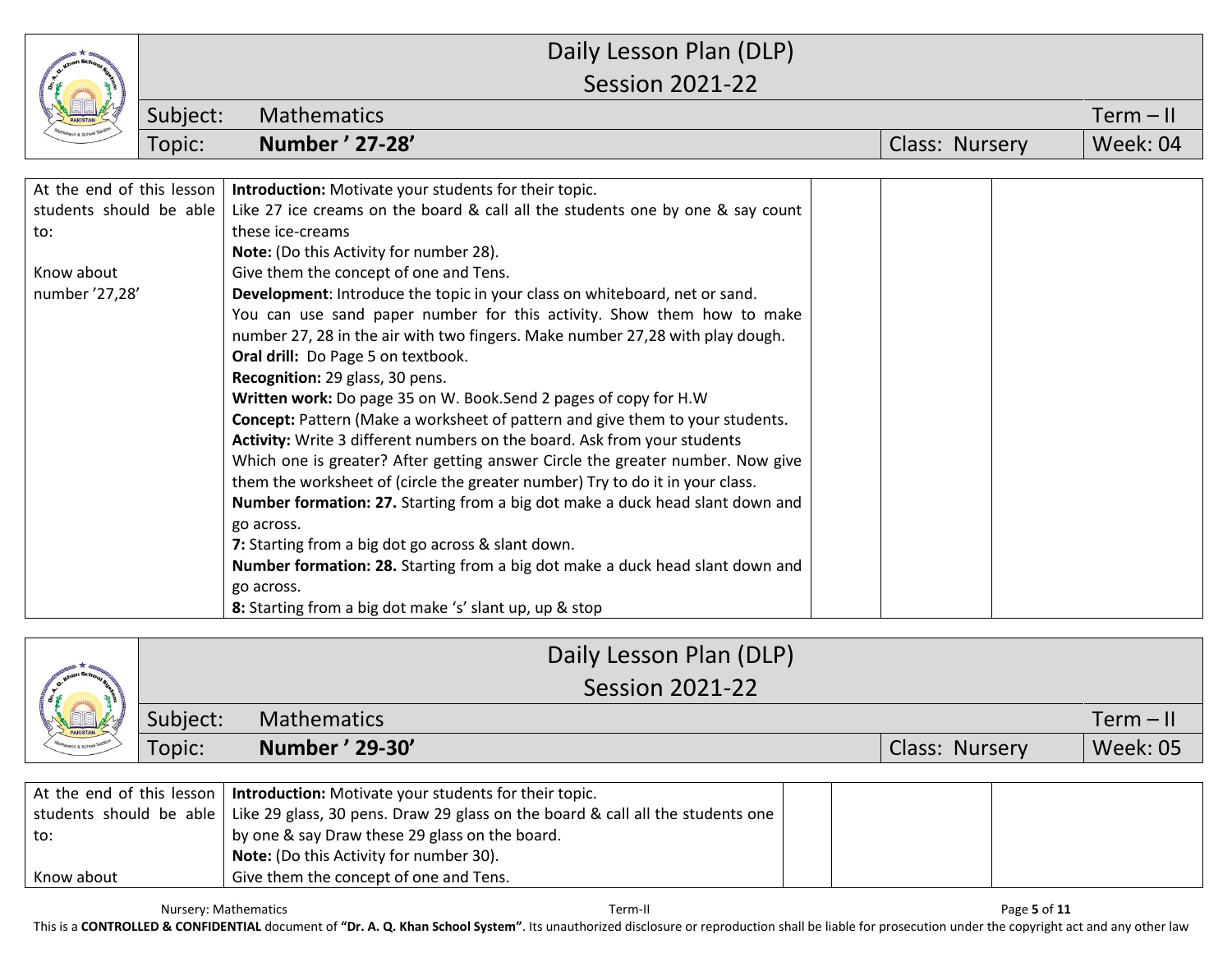| number '29,30' | Development: Introduce the topic in your class on whiteboard, net or sand.     |  |  |
|----------------|--------------------------------------------------------------------------------|--|--|
|                | You can use sand paper number for this activity. Show them how to make         |  |  |
|                | number 29, 30 in the air with two fingers. Make number 29,30 with play         |  |  |
|                | dough.                                                                         |  |  |
|                | Oral drill: Do Page 4 & 36 on textbook.                                        |  |  |
|                | Recognition: 27 ice-cream, 28 cups.                                            |  |  |
|                | Written work: Do page 34 on W. Book.                                           |  |  |
|                | Send 2 pages of copy for H.W                                                   |  |  |
|                | <b>Concept:</b> Circle the greater Number.                                     |  |  |
|                | Number formation: 29. Starting from a big dot make a duck head slant down      |  |  |
|                | and go across.                                                                 |  |  |
|                | 9: Starting from a big dot make a curve line go up, stop, come back on the     |  |  |
|                | same line go down, down & down.                                                |  |  |
|                | <b>Number formation: 30.</b> Starting from a big dot make a small tummy & make |  |  |
|                | a big tummy.                                                                   |  |  |
|                | <b>0:</b> Starting from a big dot make a big ball.                             |  |  |
|                | Give them vocabulary side by side. For Example Tummy.                          |  |  |

|                                              |          | Daily Lesson Plan (DLP) |                |             |
|----------------------------------------------|----------|-------------------------|----------------|-------------|
| PAKISTAN<br><sup>tlossori</sup> & School Ser |          | <b>Session 2021-22</b>  |                |             |
|                                              | Subject: | <b>Mathematics</b>      |                | $Term - II$ |
|                                              | Topic:   | Number ' 31-35'         | Class: Nursery | Week: 06    |

| At the end of this lesson | <b>Introduction:</b> Motivate your students for their topic.                                 |  |  |
|---------------------------|----------------------------------------------------------------------------------------------|--|--|
| students should be able   | Write counting from 1 to 35 in horizontal row. Read it loudly in front of your class. Give   |  |  |
| to:                       | them the concept of Ones & Ten.                                                              |  |  |
|                           | Note: (Do this Activity for number 30).                                                      |  |  |
| Know about                | Give them the concept of one and Tens.                                                       |  |  |
| number '31,35'            | Development: Introduce the topic in your class on whiteboard, net or sand.                   |  |  |
|                           | You can use sand paper number for this activity. Show them how to make number 31,35          |  |  |
|                           | in the air with two fingers. Make number 31,5 with play dough.                               |  |  |
|                           | Oral drill: Do Page 40 on textbook.                                                          |  |  |
|                           | Written work: Do page 36 on W. Book.                                                         |  |  |
|                           | Send 2 pages of copy for H.W                                                                 |  |  |
|                           | Concept: Addition.                                                                           |  |  |
|                           | Activity: Sit in circle: Place 5 books in the centre. Now divide books in two parts. 4 books |  |  |
|                           | in one side & 1 book on another side. Place the sign of addition in front of books.          |  |  |
|                           | Now start counting all books. And place all the five books on the opposite side.             |  |  |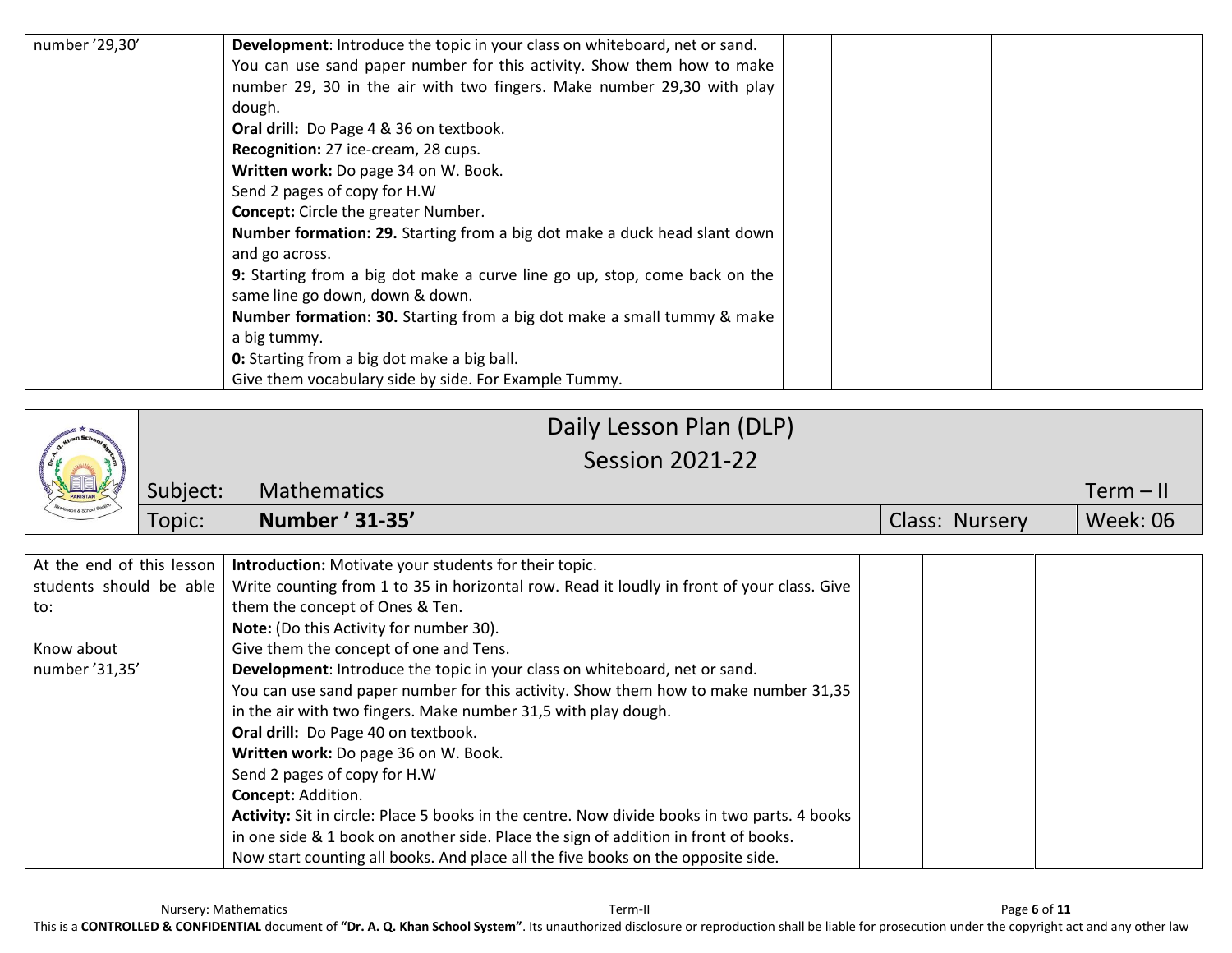|                                                                                                 |                                                                       | Daily Lesson Plan (DLP)                                                                                                                                                                                                                                                                                                                                                                                                                                                                                                                                                                                                                                                                                                                                       |  |                 |                 |  |  |  |  |
|-------------------------------------------------------------------------------------------------|-----------------------------------------------------------------------|---------------------------------------------------------------------------------------------------------------------------------------------------------------------------------------------------------------------------------------------------------------------------------------------------------------------------------------------------------------------------------------------------------------------------------------------------------------------------------------------------------------------------------------------------------------------------------------------------------------------------------------------------------------------------------------------------------------------------------------------------------------|--|-----------------|-----------------|--|--|--|--|
|                                                                                                 |                                                                       | <b>Session 2021-22</b>                                                                                                                                                                                                                                                                                                                                                                                                                                                                                                                                                                                                                                                                                                                                        |  |                 |                 |  |  |  |  |
|                                                                                                 | Subject:                                                              | <b>Mathematics</b>                                                                                                                                                                                                                                                                                                                                                                                                                                                                                                                                                                                                                                                                                                                                            |  |                 | $Term - II$     |  |  |  |  |
|                                                                                                 | Topic:                                                                | <b>Words Counting 1-2</b>                                                                                                                                                                                                                                                                                                                                                                                                                                                                                                                                                                                                                                                                                                                                     |  | <b>Week: 07</b> |                 |  |  |  |  |
| At the end of this lesson<br>students should be able<br>to:<br>Know about<br>number '1,2'       |                                                                       | Introduction: Motivate your students for their topic.<br>Write counting from 1 to 35 in horizontal row. Read it loudly in front of<br>your class. Give them the concept of Ones & Ten.<br>Note: (Do this Activity for number 30).<br>Give them the concept of one and Tens.<br>Development: Introduce the topic in your class. Write words counting<br>One, Two on the board. Tell them today we learn the spelling of number<br>One & Two. Read it loudly in front of your 4-5 Times.<br>Oral drill: Do Page 41 on textbook.<br>Recognition: one duck, Two cats.<br>Written work: Do page 18-19 on W. Book. Send 2 pages of copy for H.W<br>Concept: Addition.<br>Note: (Do any other activity like previous one).<br>Activity: Jumping with counting drill. |  |                 |                 |  |  |  |  |
|                                                                                                 |                                                                       | Daily Lesson Plan (DLP)                                                                                                                                                                                                                                                                                                                                                                                                                                                                                                                                                                                                                                                                                                                                       |  |                 |                 |  |  |  |  |
|                                                                                                 |                                                                       | <b>Session 2021-22</b>                                                                                                                                                                                                                                                                                                                                                                                                                                                                                                                                                                                                                                                                                                                                        |  |                 |                 |  |  |  |  |
|                                                                                                 | Subject:<br><b>Mathematics</b><br><b>Words Counting 3-4</b><br>Topic: |                                                                                                                                                                                                                                                                                                                                                                                                                                                                                                                                                                                                                                                                                                                                                               |  |                 | $Term - II$     |  |  |  |  |
|                                                                                                 |                                                                       |                                                                                                                                                                                                                                                                                                                                                                                                                                                                                                                                                                                                                                                                                                                                                               |  | Class: Nursery  | <b>Week: 10</b> |  |  |  |  |
| At the end of this lesson<br>students should be able<br>to:<br>Know about<br>words counting 3-4 |                                                                       | Introduction: Motivate your students for their topic.<br>Write counting from 1 to 35 in horizontal row. Read it loudly in front of<br>your class. Give them the concept of Ones & Ten.<br>Development: Introduce the topic in your class. Write words counting<br>Three, Four on the board. Tell them today we learn the spelling of number<br>Three & Four. Read it loudly in front of your 4-5 Times.<br>Oral drill: Do Page 42-44 on textbook.<br>Recognition: 3 spoons, 4 peers.<br>Written work: Do page 20-21 on W. Book.Send 2 pages of copy for H.W<br>Concept: Subtract.<br>Activity: Sit in a circle place 4 glasses in the centre & count it. Now pick<br>one glass & ask how many left.                                                           |  |                 |                 |  |  |  |  |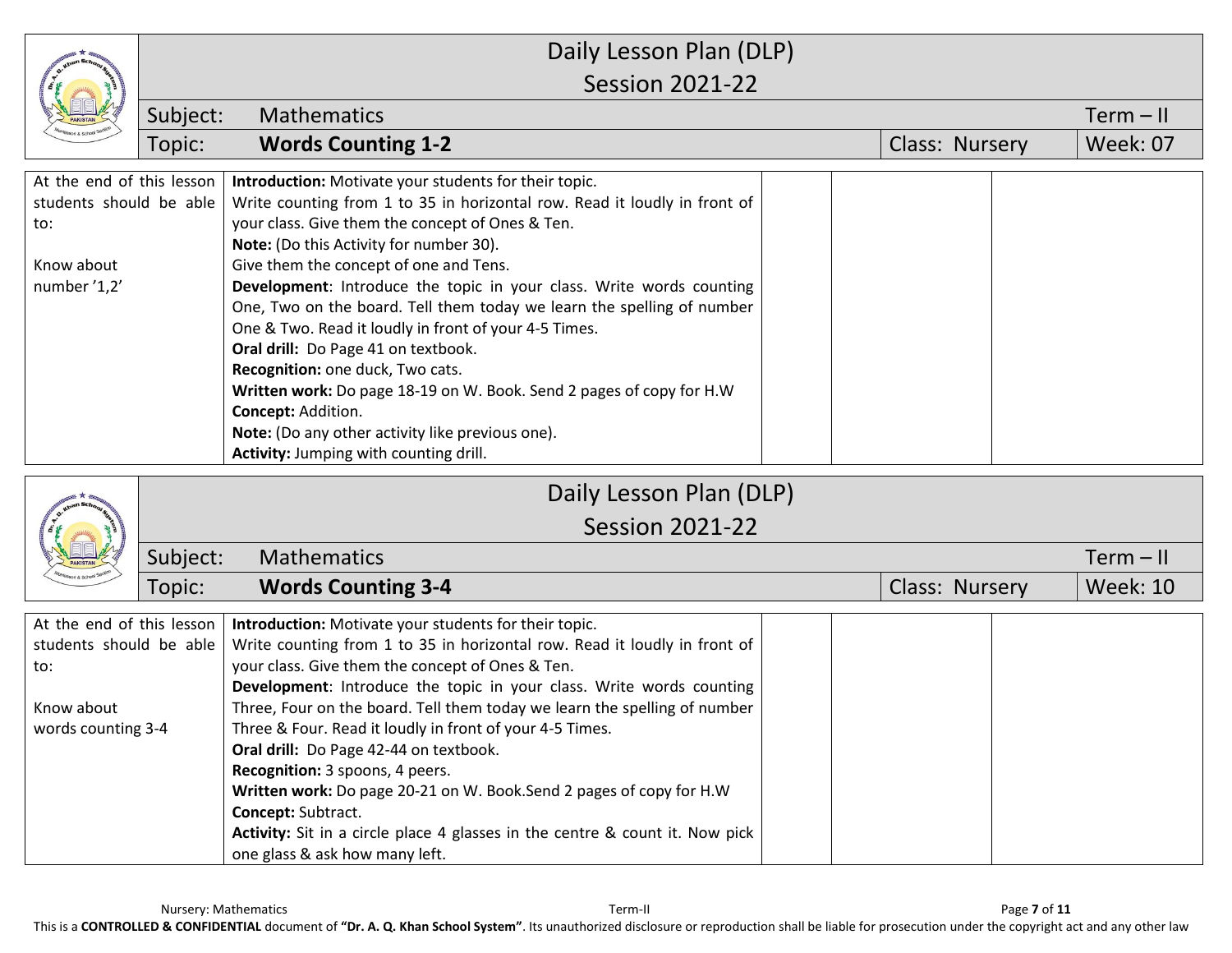|                           | Daily Lesson Plan (DLP) |                                                                               |  |  |  |                 |  |  |
|---------------------------|-------------------------|-------------------------------------------------------------------------------|--|--|--|-----------------|--|--|
|                           |                         | <b>Session 2021-22</b>                                                        |  |  |  |                 |  |  |
|                           | Subject:                | <b>Mathematics</b>                                                            |  |  |  | $Term - II$     |  |  |
|                           | Topic:                  | <b>Words Counting 5-6</b><br>Class: Nursery                                   |  |  |  | <b>Week: 11</b> |  |  |
| At the end of this lesson |                         | Introduction: Motivate your students for their topic.                         |  |  |  |                 |  |  |
| students should be able   |                         | Write counting from 1 to 35 in horizontal row. Read it loudly in front of     |  |  |  |                 |  |  |
| to:                       |                         | your class. Give them the concept of Ones & Ten.                              |  |  |  |                 |  |  |
|                           |                         | Development: Introduce the topic in your class. Write words counting          |  |  |  |                 |  |  |
| Know about                |                         | Five, Six on the board. Tell them today we learn the spelling of number       |  |  |  |                 |  |  |
| words counting 5-6        |                         | Five & Six. Read it loudly in front of your 4-5 Times.                        |  |  |  |                 |  |  |
|                           |                         | Oral drill: Do Page 43 on textbook.<br>Recognition: 3 spoons, 4 peers.        |  |  |  |                 |  |  |
|                           |                         | Written work: Do page 22-23 on W. Book. Send 2 pages of copy for H.W          |  |  |  |                 |  |  |
|                           |                         | Concept: Coins.                                                               |  |  |  |                 |  |  |
|                           |                         | Activity: Sit in a circle and collect different coin & place one by one & ask |  |  |  |                 |  |  |
|                           |                         | which coin is this.                                                           |  |  |  |                 |  |  |

|          |          | Daily Lesson Plan (DLP)                                                           |                |                 |
|----------|----------|-----------------------------------------------------------------------------------|----------------|-----------------|
|          |          | <b>Session 2021-22</b>                                                            |                |                 |
| PAKISTAN | Subject: | <b>Mathematics</b>                                                                |                | $Term - II$     |
|          | Topic:   | <b>Words Counting 7-8</b>                                                         | Class: Nursery | <b>Week: 12</b> |
|          |          |                                                                                   |                |                 |
|          |          | At the end of this lesson   Introduction: Motivate your students for their topic. |                |                 |

| At the end of this lesson | <b>Introduction:</b> Motivate your students for their topic.                |  |  |
|---------------------------|-----------------------------------------------------------------------------|--|--|
| students should be able   | Write counting from 1 to 35 in horizontal row. Read it loudly in front of   |  |  |
| to:                       | your class. Give them the concept of Ones & Ten.                            |  |  |
|                           | <b>Development:</b> Introduce the topic in your class. Write words counting |  |  |
| Know about                | Seven, Eight on the board. Tell them today we learn the spelling of number  |  |  |
| words counting 7-8        | Seven & Eight. Read it loudly in front of your 4-5 Times.                   |  |  |
|                           | Oral drill: Do Page 45 on textbook.                                         |  |  |
|                           | Recognition: 7 ships, 8 fish.                                               |  |  |
|                           | Written work: Do page 24-25 on W. Book. Send 2 pages of copy for H.W        |  |  |
|                           | Concept: Time. (Tell them small hand represents hours, The big hand         |  |  |
|                           | represent minutes. Draw a clock on the board and give the concept of        |  |  |
|                           | Time).                                                                      |  |  |
|                           | Activity: Make a small clock for them with the help of card board.          |  |  |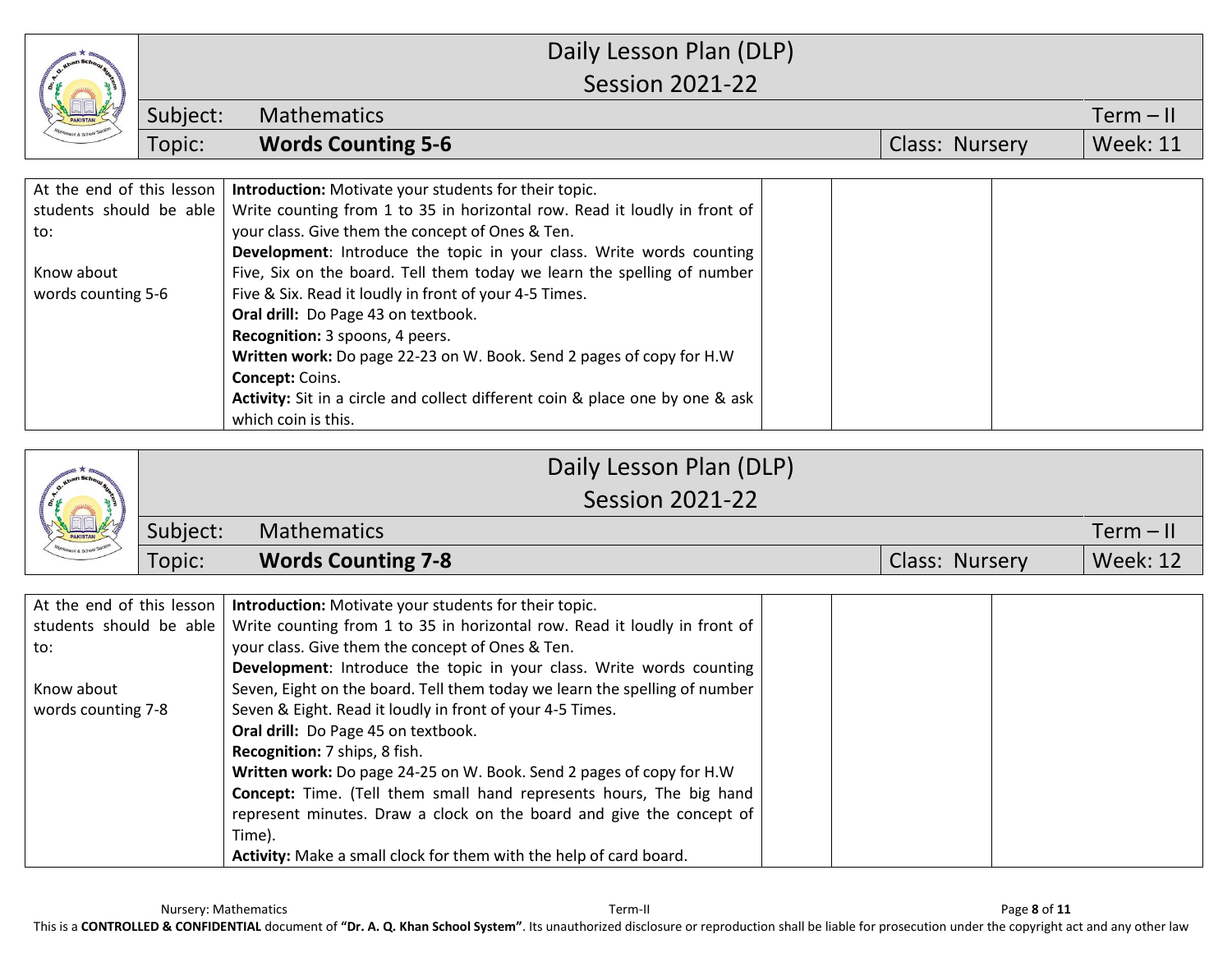|                           | Daily Lesson Plan (DLP) |                                                                           |  |                |                 |  |  |  |
|---------------------------|-------------------------|---------------------------------------------------------------------------|--|----------------|-----------------|--|--|--|
|                           |                         | <b>Session 2021-22</b>                                                    |  |                |                 |  |  |  |
|                           | Subject:                | <b>Mathematics</b>                                                        |  |                | $Term - II$     |  |  |  |
|                           | Topic:                  | <b>Words Counting 9 -10</b>                                               |  | Class: Nursery | <b>Week: 13</b> |  |  |  |
|                           |                         |                                                                           |  |                |                 |  |  |  |
| At the end of this lesson |                         | Introduction:                                                             |  |                |                 |  |  |  |
| students should be able   |                         | Motivate your students for their topic.                                   |  |                |                 |  |  |  |
| to:                       |                         | Write counting from 1 to 35 in horizontal row. Read it loudly in front of |  |                |                 |  |  |  |
|                           |                         | your class. Give them the concept of Ones & Ten.                          |  |                |                 |  |  |  |
| Know about                |                         | Development:                                                              |  |                |                 |  |  |  |
| words counting 9-10       |                         | Introduce the topic in your class. Write words counting Nine, Ten on the  |  |                |                 |  |  |  |
|                           |                         | board. Tell them today we learn the spelling of number Nine & Ten. Read   |  |                |                 |  |  |  |
|                           |                         | it loudly in front of your 4-5 Times.                                     |  |                |                 |  |  |  |
|                           |                         | Oral drill:                                                               |  |                |                 |  |  |  |
|                           |                         | Do Page 6, 7 on textbook.                                                 |  |                |                 |  |  |  |
|                           |                         | Recognition: 9 mangos, 10 fingers.                                        |  |                |                 |  |  |  |
|                           |                         | Written work: Do page 37-38 on W. Book and count and write                |  |                |                 |  |  |  |
|                           |                         | Send 2 pages of copy for H.W                                              |  |                |                 |  |  |  |

| PAKISTAN                       |          | Daily Lesson Plan (DLP)         |                |                 |
|--------------------------------|----------|---------------------------------|----------------|-----------------|
|                                |          | <b>Session 2021-22</b>          |                |                 |
|                                | Subject: | Mathematics                     |                | $Term - II$     |
| <b>Kontessori &amp; School</b> | Topic:   | <b>Back word Counting 10 -1</b> | Class: Nursery | <b>Week: 14</b> |
|                                |          |                                 |                |                 |

|                         | At the end of this lesson   Introduction: Motivate your students for their topic. |  |  |
|-------------------------|-----------------------------------------------------------------------------------|--|--|
| students should be able | Write counting from 1 to 35 in horizontal row. Read it loudly in front of         |  |  |
| to:                     | your class. Give them the concept of Ones & Ten.                                  |  |  |
|                         | Development: Introduce the topic in your class. Write back word counting          |  |  |
| Know about              | on the Board & start counting                                                     |  |  |
| words counting 10-1     | Activity: call 10 students & make them stand in sequence. First start             |  |  |
|                         | forward counting 0-10 then count backward from 10-0.                              |  |  |
|                         | Oral drill: Do Page 16, 17 on textbook.                                           |  |  |
|                         | Written work: Do page 39 on W. Book. Shapes drill :circle, square, triangle       |  |  |
|                         | Send H.W on note book.                                                            |  |  |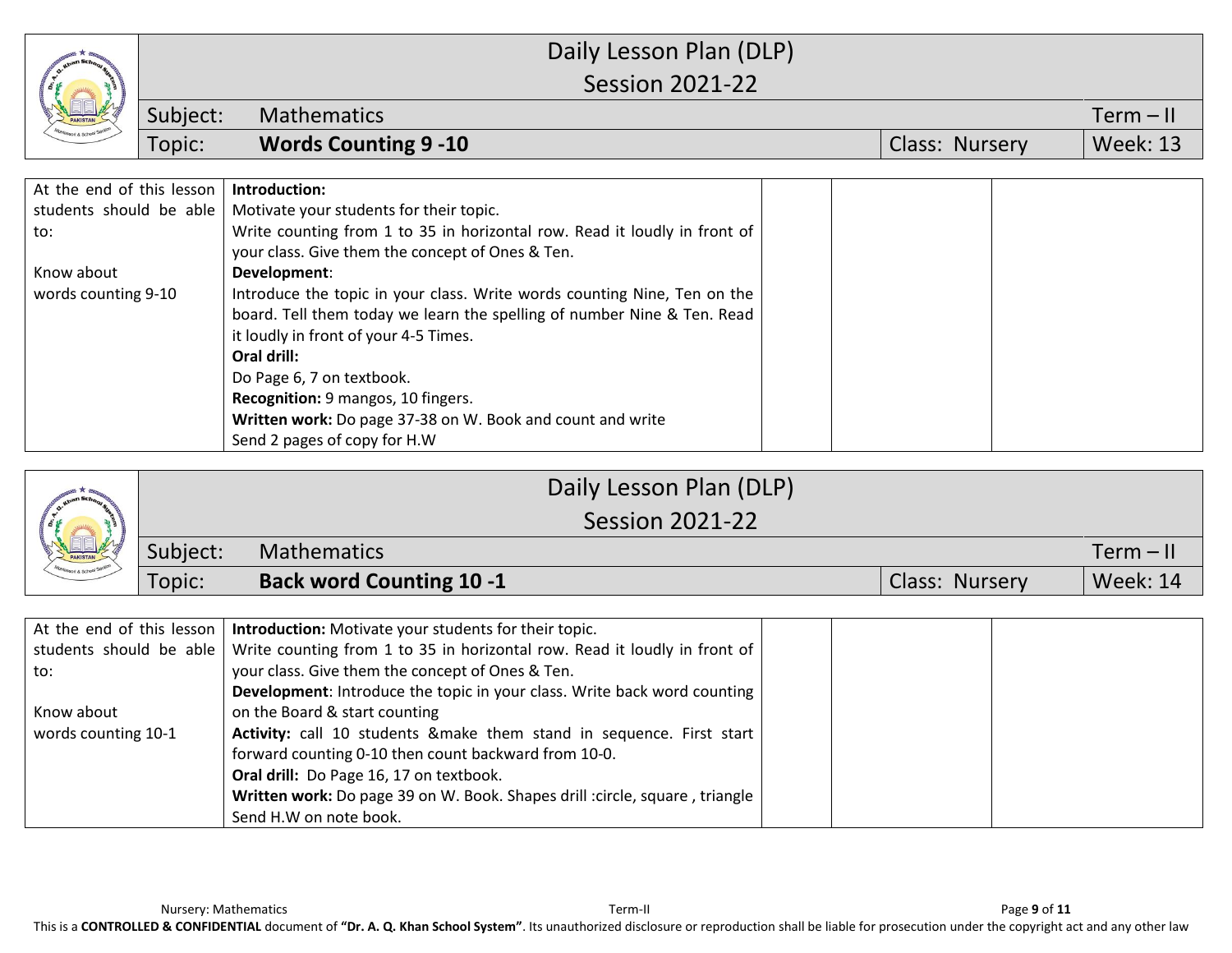|                           |          | Daily Lesson Plan (DLP)                                                      |  |  |                |  |                 |  |  |
|---------------------------|----------|------------------------------------------------------------------------------|--|--|----------------|--|-----------------|--|--|
|                           |          | <b>Session 2021-22</b>                                                       |  |  |                |  |                 |  |  |
|                           | Subject: | <b>Mathematics</b>                                                           |  |  |                |  | $Term - II$     |  |  |
|                           | Topic:   | Number ' 35-40'                                                              |  |  | Class: Nursery |  | <b>Week: 15</b> |  |  |
|                           |          |                                                                              |  |  |                |  |                 |  |  |
| At the end of this lesson |          | Introduction:                                                                |  |  |                |  |                 |  |  |
| students should be able   |          | Motivate your students for their topic.                                      |  |  |                |  |                 |  |  |
| to:                       |          | Write counting from 1 to 35 in horizontal row. Read it loudly in front of    |  |  |                |  |                 |  |  |
|                           |          | your class. Give them the concept of Ones & Ten.                             |  |  |                |  |                 |  |  |
| Know about number         |          | Development:                                                                 |  |  |                |  |                 |  |  |
| 35-40                     |          | Write counting from 1-40 in horizontal rows. Read it loudly in front of your |  |  |                |  |                 |  |  |
|                           |          | class. Give them concept of one's & Tens                                     |  |  |                |  |                 |  |  |
|                           |          | Oral drill:                                                                  |  |  |                |  |                 |  |  |
|                           |          | Do Page 8, 15 on textbook.                                                   |  |  |                |  |                 |  |  |
|                           |          | <b>Written work:</b>                                                         |  |  |                |  |                 |  |  |
|                           |          | Do page 40 on W. Book. Back warding counting (10-1)                          |  |  |                |  |                 |  |  |
|                           |          | Send H.W on note book.                                                       |  |  |                |  |                 |  |  |

| PAKISTAN            |          |                    | Daily Lesson Plan (DLP) |                |                 |
|---------------------|----------|--------------------|-------------------------|----------------|-----------------|
|                     |          |                    | <b>Session 2021-22</b>  |                |                 |
|                     | Subject: | <b>Mathematics</b> |                         |                | $Term - II$     |
| Messori & School Se | Topic:   | Number ' 41-45'    |                         | Class: Nursery | <b>Week: 16</b> |
|                     |          |                    |                         |                |                 |

| At the end of this lesson | Introduction:                                                                |  |  |
|---------------------------|------------------------------------------------------------------------------|--|--|
|                           | students should be able   Motivate your students for their topic.            |  |  |
| to:                       | Write counting from 1 to 35 in horizontal row. Read it loudly in front of    |  |  |
|                           | your class. Give them the concept of Ones & Ten.                             |  |  |
| Know about number         | Development:                                                                 |  |  |
| 41-45                     | Write counting from 1-40 in horizontal rows. Read it loudly in front of your |  |  |
|                           | class. Give them concept of one's & Tens                                     |  |  |
|                           | Oral drill:                                                                  |  |  |
|                           | Do Page 6 on textbook.                                                       |  |  |
|                           | Written work:                                                                |  |  |
|                           | Do page 41-42 on W.                                                          |  |  |
|                           | Send H.W on note book.                                                       |  |  |